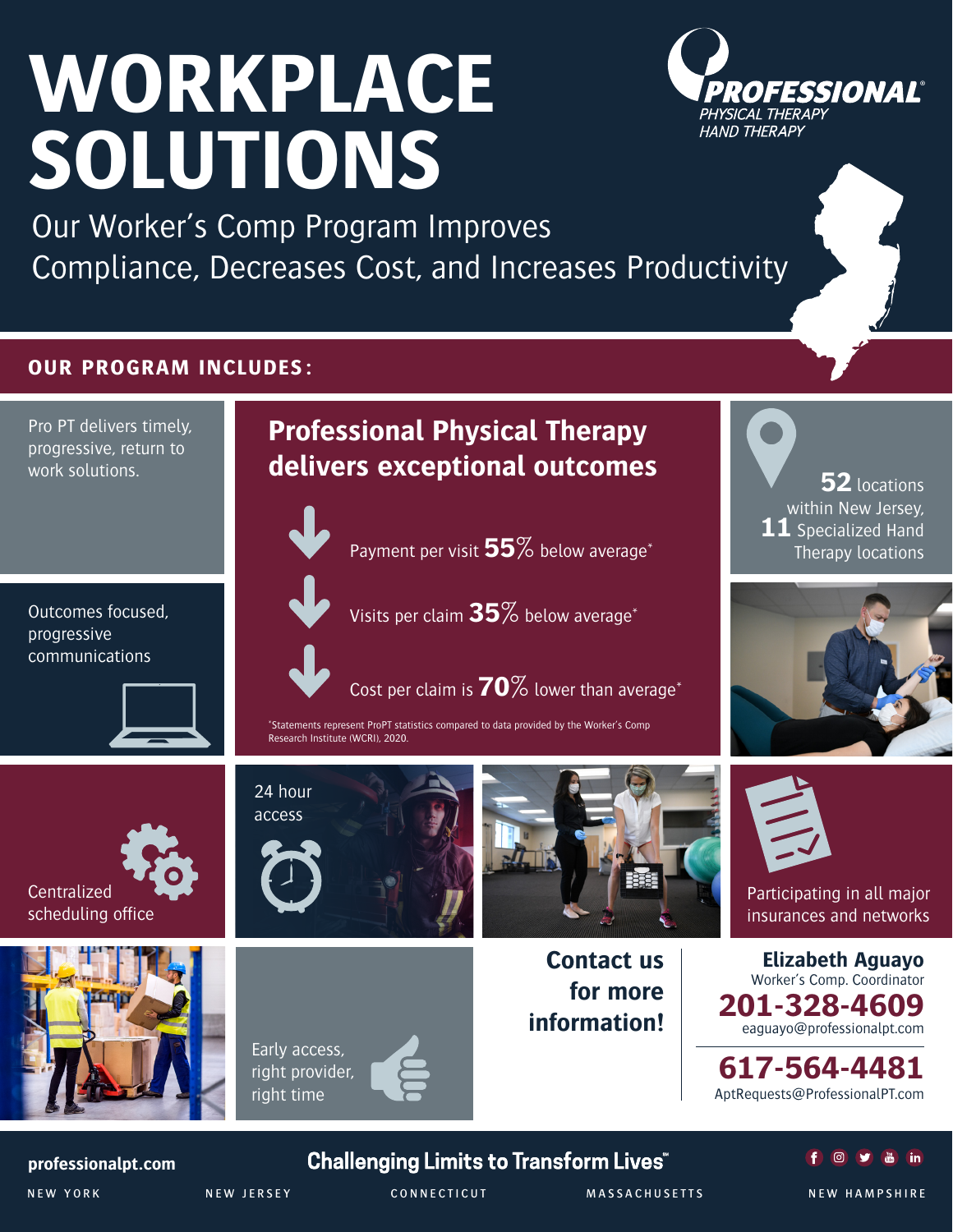

**Challenging Limits to Transform Lives** 

## **Convenient Locations throughout New Jersey**

To schedule a patient referral, visit professionalpt.com or call 617.564.4481.



## **professionalpt.com**

NEW YORK NEW JERSEY CONNECTICUT MASSACHUSETTS NEW HAMPSHIRE

NEW YORK NEW JERSEY CONNECTICUT MASSACHUSETTS NEW HAMPSHIRE

a in

**O** 

 $\mathbf{f}$